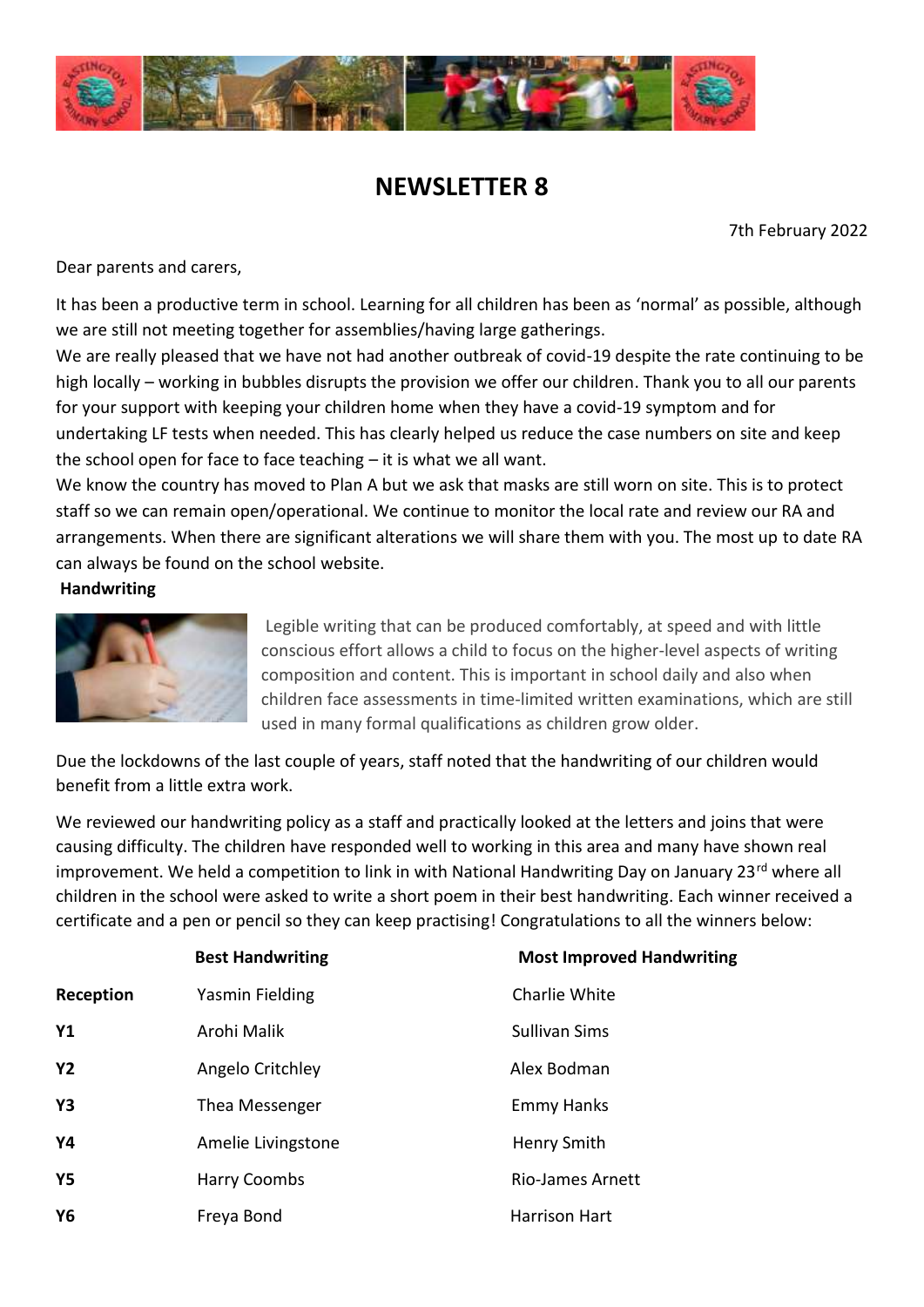



#### **World Book Day**

Evidence suggests that children who read for enjoyment every day not only perform better in reading tests than those who don't, but also develop a broader vocabulary, increased general knowledge and a better understanding of other cultures.

At Eastington we value reading highly and work hard for every child to develop skills and pleasure in reading. We will be celebrating World Book Day again this year to support this. There are a range of live webinars which will be suitable for some classes to take part in over the week and I know the teachers/TAs will have activities planned too.

Please ask children to dress up in the costume of a favourite book character and bring their favourite book into school.

All children will receive a £1 World Book Day token which will allow them to purchase a book-see below. With books for beginning, early, fluent and independent readers, there is something for everyone.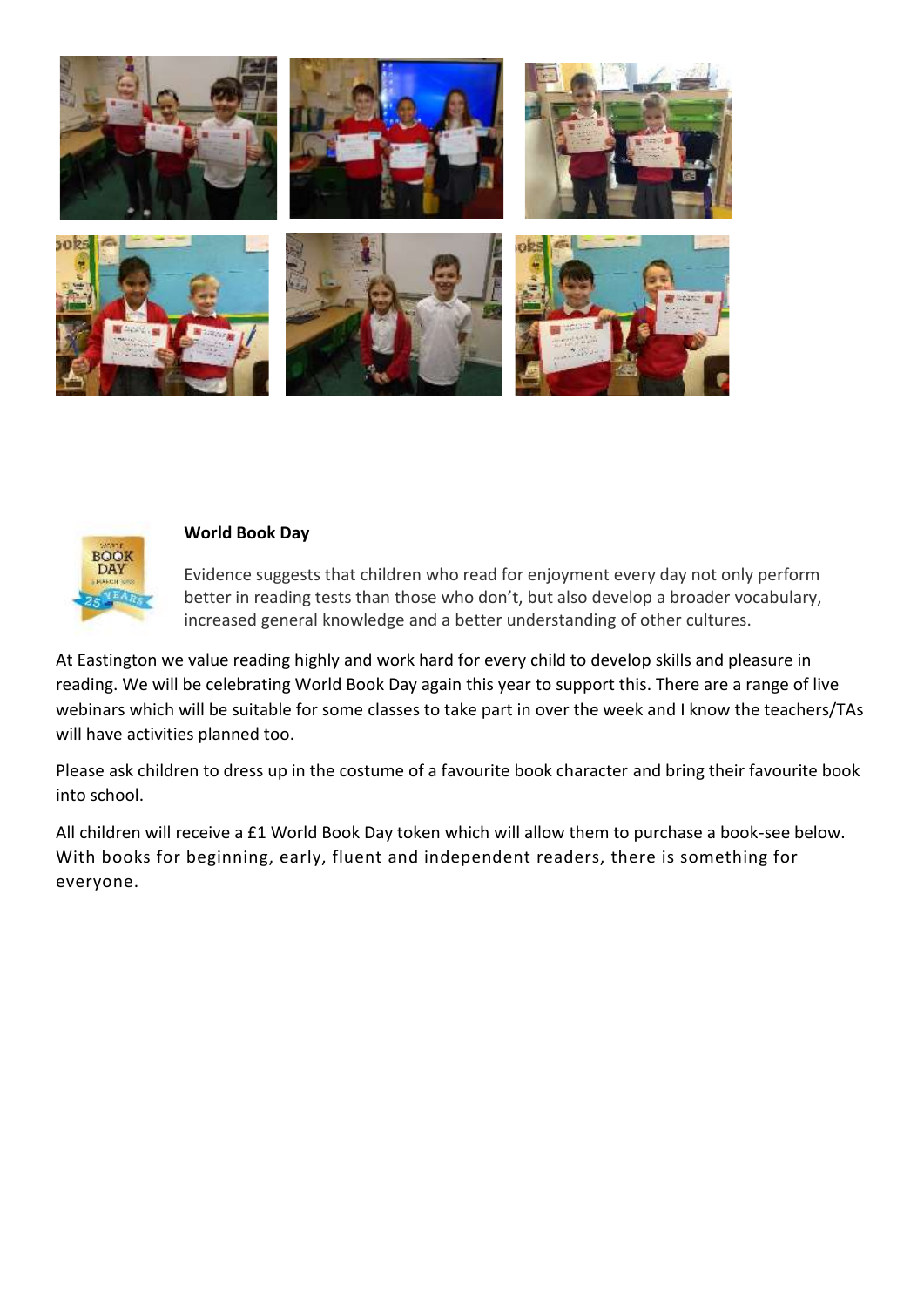

## **School Council and World Book Day**

Our school values are really important to us as a school community: being responsible, being ambitious, being resilient, being co-operative and being kind. They help us to be the best we can.

We have decided to run a competition for children to create a story or picture for each value. The values have been shared as follows across the school:

Reception can create a picture of being kind.

Year 1 and 2 can create a story about being kind.

- Year 3 can create a short story about being resilient.
- Year 4 can create a short story about being co-operative.
- Year 5 can create a short story about being ambitious.

Year 6 can create a short story about being responsible.

Children may wish to include the animals that represent each school value as a main character in their story.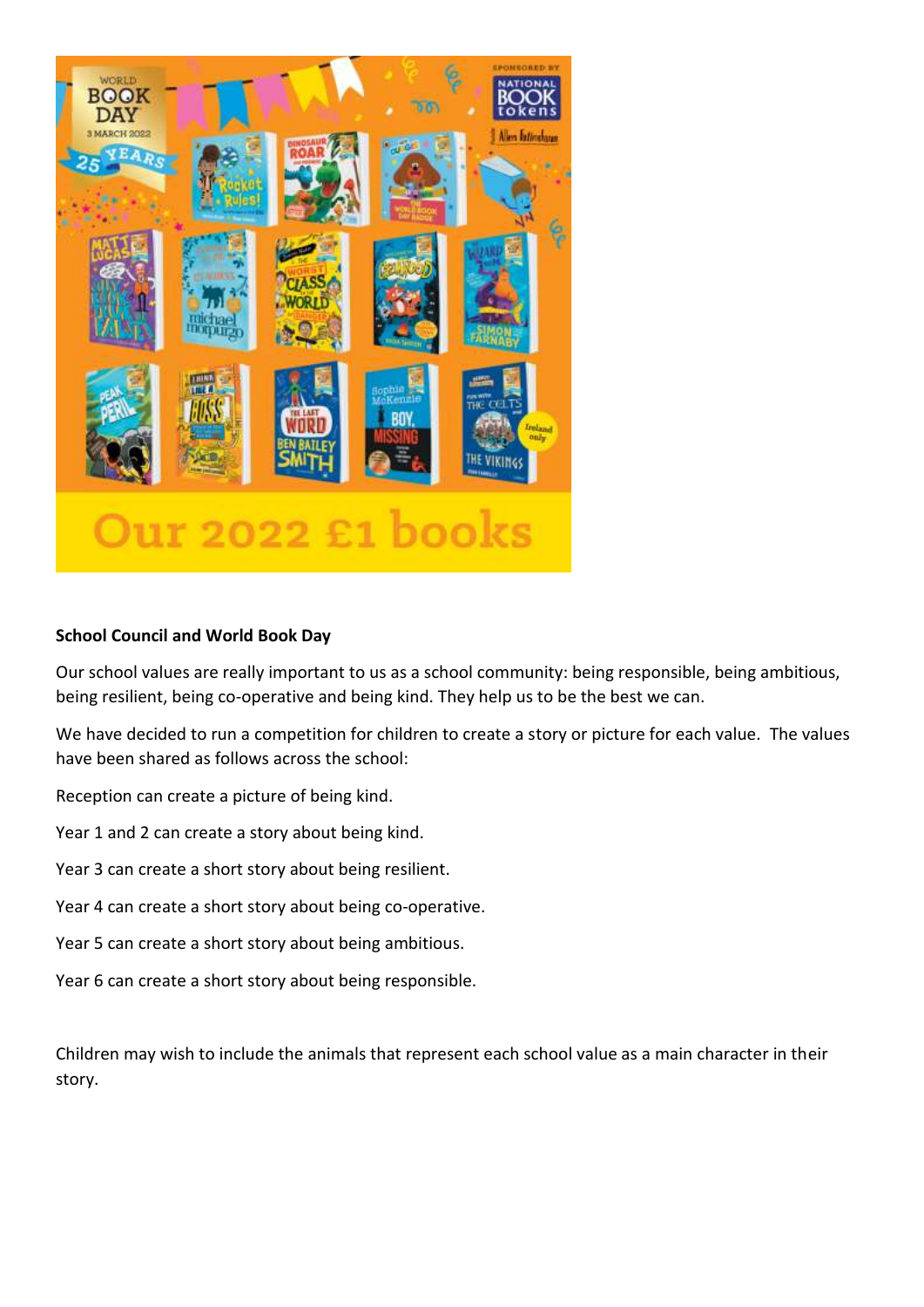

The winner in each year group will get to share their story or picture with the rest of the school on the week of World Book Day. There will also be a £5 book voucher for the winner from each year group. Entries can be handed in to the class teacher anytime but the deadline is Tuesday 1<sup>st</sup> March (first day of term 4).

## **Taking Responsibility**



We want to celebrate four wonderful children in Class 5: Adam, Jack, Harrison and Oscar. The four boys noticed the school field in the village was messy and so they decided to litter pick for two hours on Sunday. There were glass and plastic bottles which they recycled too.

Thank you children for your hard work at keeping our community tidy and safe. We are so proud of you and your community spirit.

### **Governors**

We are fortunate at Eastington to have governors with a wide range of skills and experiences that support the school's development. Governors act as a critical friend and help to provide a strategic view with the school senior leadership team to ensure the best possible provision for the children.

Mrs Hussey, our chair of Governors, met recently with Mrs Parsons to discuss EYFS. They focussed on new curriculum progressions and assessment.

Mrs Trim, our LA Governor who is a Reading Consultant, has recently visited school to discuss English with Mrs Burns. They discussed the school data for reading and writing and the training focus.

Mr Chatterley, one of our Co-0pted Governors, recently met with me to review our equalities and antibullying behaviour policy too. This was a really useful conversation and led to changes in both policies. Please do read our policies – they can be found on our school website and in the front entrance on site.

We are delighted to welcome two new governors to our school team. Mrs Charlotte Kemp and Mr Tom Coombs.

Mrs Kemp has been involved with Eastington School since her three children joined (now all in secondary school). Right from the beginning she was actively involved in our school community - supporting with technology and in other practical ways. Charlotte will draw on her experience as a parent and from a varied career in school, business and IT, working hard to ensure Eastington School continues to be a safe and forward looking place of learning.